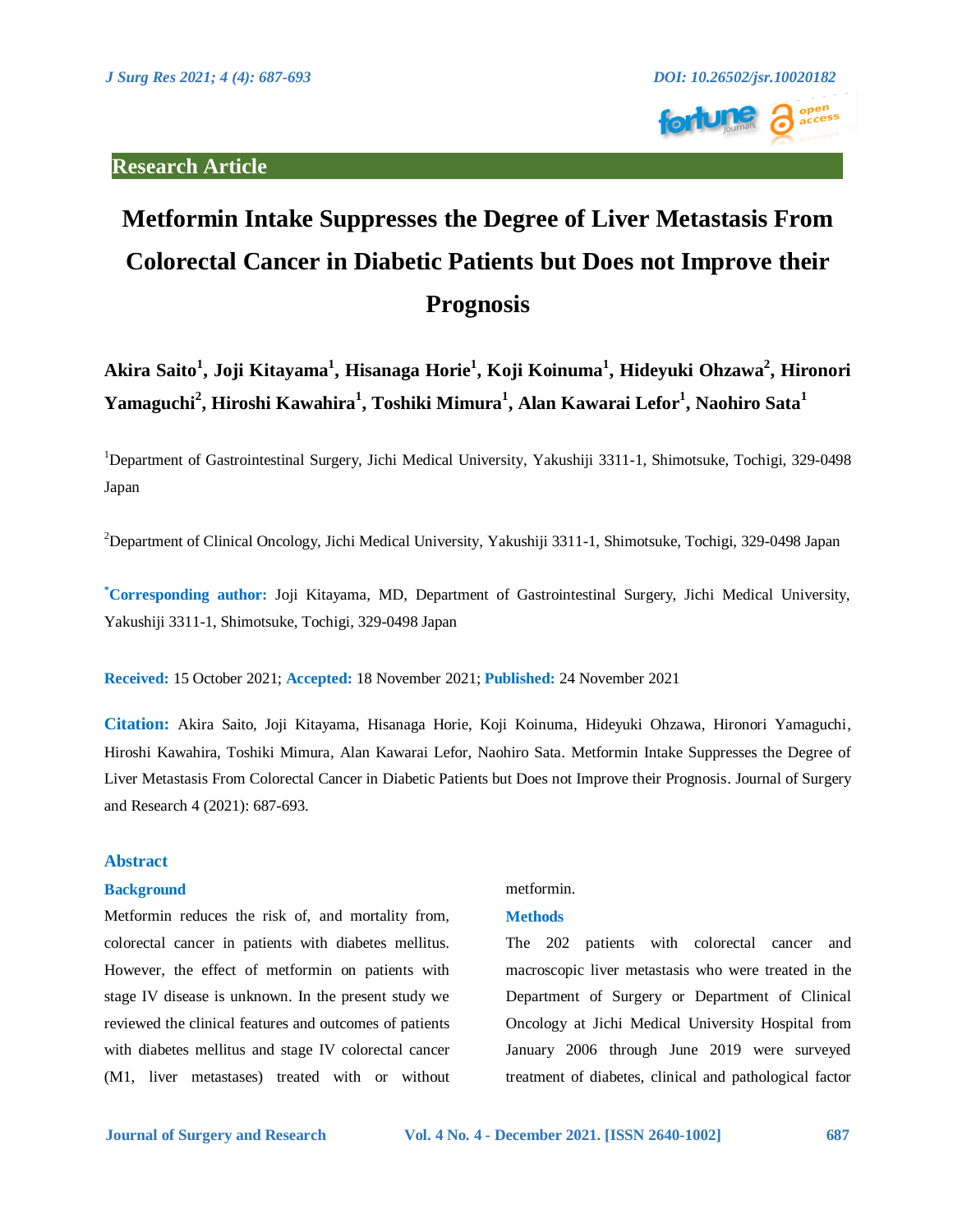and prognosis of these patients.

### **Results**

We retrospectively examined the effect of metformin use on outcomes in 32 patients with liver metastases from colorectal cancer. Hepatic metastases were stage H1 in 8/8 patients taking metformin and stage H2-3 in 17/24 non-users. Of 22 patients who underwent colectomy, colorectal tumors were pT4 in 5 metformin users, and pT2-3 in 10/17 non-users. The mean survival of metformin users and non-users was equal (28.0 mo vs 29.3 mo, p>0.05). No significant difference was detected when survival was compared between 6 metformin users and 19 non-users who received systemic chemotherapy.

# **Conclusion**

These results suggest that metformin has less potent anti-tumor effects in patients with advanced stage disease. Metformin for the treatment of patients with metastatic colorectal cancer requires further study.

**Key Words:** Metformin; Colorectal cancer; Liver metastasis; Stage IV; Chemotherapy

# **1. Background**

Type 2 diabetes mellitus (DM) is well known to increase the risk for development of various cancers, including colorectal cancer (CRC) [1-3]. Metformin, an oral anti-hyperglycemic agent, has been shown to reduce the incidence of cancer development among patients with type 2 DM, although the degree of reduction varies among different types of cancer [4-6]. Many epidemiologic studies have suggested that that metformin may also improve the outcome of patients with CRC [6-10], although a large population‐based study did not support a significant association between

metformin and cancer-specific mortality [11]. There is clear evidence that outcome of the diabetic patients who underwent curative surgery with stage II and III CRC is associated with better survival in metforminusers [9, 12-15]. However, survival benefit is less clear in patients with stage IV CRC. In fact, a retrospective study focused on the patients who received chemotherapy for stage IV CRC has shown that tumor response, change in target lesion size as well as patient outcome were not significantly different between the metformin treated and the non-treated patients [16]. In this study, therefore, we examined the clinical features and outcome of diabetic patients with satge IV CRC with liver metastases who were treated with or without metformin.

### **2. Methods**

From January 2006 until June 2019, 202 CRC patients with liver macroscopic metastases were treated in the Department of Surgery or Department Clinical Oncology at Jichi Medical University Hospital. Among them, 32 patients (16%) suffered type 2 DM and received medical treatment at diagnosis. In these patients, data for gender, age, medical history, treatment method, laboratory and pathological data and outcome were extracted from an electronic database. The stage of metastatic hepatic tumors was classified into the three categories with the number of liver nodules and the size of the largest metastasis: H1,  $\leq$ 4 lesions and  $\leq$ 5 cm; H2,  $\geq$ 5 lesions or >5 cm; and H3,  $\geq$ 5 lesions and  $\geq$ 5 cm, according to criteria of the Japanese Society for Cancer of the Colon and Rectum [17]. This study was approved by the ethics committee of the Jichi University Hospital (approval no. clinic19- 190) and was conducted in accordance with the guiding principles of the Declaration of Helsinki. Statistical differences in clinical and pathological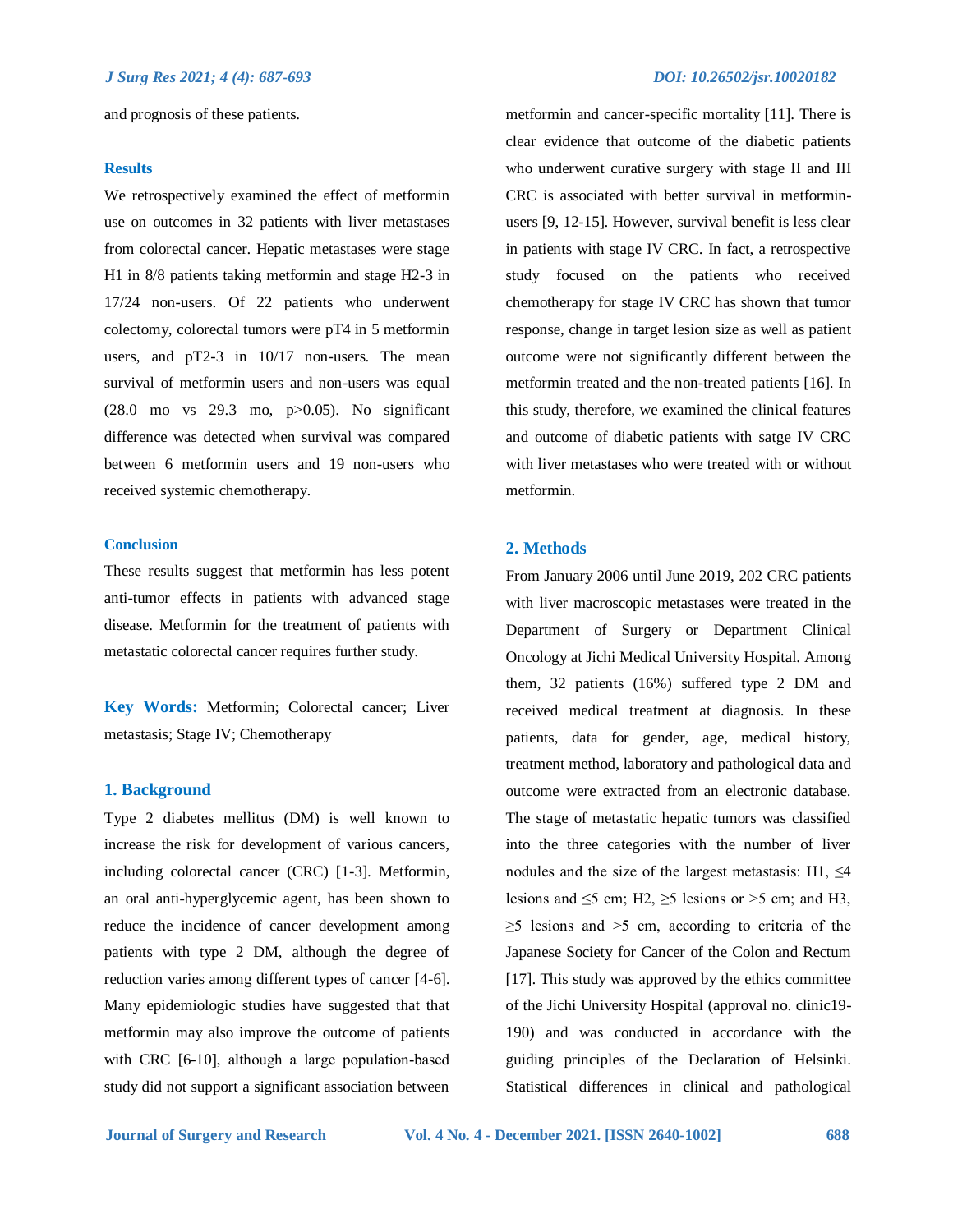### *J Surg Res 2021; 4 (4): 687-693 DOI: 10.26502/jsr.10020182*

factors were evaluated with Fisher's exact test. Overall survival (OS) was calculated using the Kaplan-Meier method and differences were evaluated using the logrank test. In all tests, the standard for a significant difference was set at  $p < 0.05$ .

# **3. Results**

As shown in Table 1, 8 patients (25%) were treated with medications including metformin, 500mg~1000mg daily from 1 to 23 year (median=7 year), while other 24 patients were not exposed to metformin at diagnosis. No differences were detected in age , gender, tumor location and metastases in other sites between metformin-users and non-users. However, the degree of liver metastasis was all H1 stage in 8 metformin-users, while H2~3 stage in more than half  $(13/24)$  of non-usres ( $p<0.018$ ). Surgery was performed in 22 patients (5 metformin-users and 17 metformin non-users). Curative surgery with colectomy including hepatectomy was performed in 2 metformin-users and 5 non-users, and other patients

underwent only colectomy. Pathological examination revealed that the depths of invasion of resected colorectal tumors were pT4 in all the 5 metformin users while only 7 in 17 tumors (41%) were pT4 and others remained at pT2-3 satge in metformin non-users  $(p=0.024)$ . The overall survival  $(OS)$  of the patients was shown in Figure 1. Mean survival time (MST) of the 8 metformin users and 24 non-users was equivalent  $(28.0 \text{ mo vs } 29.3 \text{ mo}, P=0.76)$ . Systemic chemotherapy was performed in  $6/8$  (75%) metformin users. FOLFOX and FOLFOX+bevasizumab (Bmab) was used for 4 and 2 pateins, respectively, with metformin continuation. In 24 metformin-non-usres, 19 patients (79%) received chemotherapy, 5 with FOLFOX, 6 with FOLFOX+ Bmab, 1 with FOLFOX+Cetuximab (Cmab), 4 with FOLFIRI and 1 with SOX and 2 with capecitabibe. No significant difference was detected even when overall survival was evaluated in patients who received chemotherapy (MST:42.8 mo vs 29.3 mo, p=0.96).

| Clinical / pathological factor                                                                                                                           | <b>Taking Metformin</b> |                 | <b>P-value</b> |
|----------------------------------------------------------------------------------------------------------------------------------------------------------|-------------------------|-----------------|----------------|
|                                                                                                                                                          | Yes $(n=8)$             | $No(n=24)$      |                |
| Age                                                                                                                                                      | $67(53-78)$             | 65 (34-79)      | 0.48           |
| Gender (Male/Female)                                                                                                                                     | 5/3                     | 17/7            | 0.68           |
| Tumor site (Right/Left)                                                                                                                                  | 2/6                     | 9/15            | 0.68           |
| Surgery (Curative/Palliative/No)                                                                                                                         | 2/3/3                   | 5/12/7          | 0.88           |
| <b>Other Metastases</b>                                                                                                                                  |                         |                 |                |
| Lung $(Yes/No)$                                                                                                                                          | 2/6                     | 6/18            |                |
| Peritoneum (Yes/No)                                                                                                                                      | 1/7                     | 2/22            |                |
| H stage $(1/2/3)^*$                                                                                                                                      | 8/0/0                   | 11/11/2         | 0.018          |
| pT stage $\left(2/3/4\right)$ <sup>#</sup>                                                                                                               | 0/0/5                   | 1/9/7           | 0.024          |
| pN stage( $1/2/3$ ) <sup>#</sup>                                                                                                                         | 2/2/1                   | 5/8/4           |                |
| Chemotherapy $(Yes/No)^{S}$                                                                                                                              | 2/6                     | 5/19            |                |
| Serum HbA1c                                                                                                                                              | $7.1(5.6-9.6)$          | $6.6(5.2-10.0)$ | 0.81           |
| <b>FOLFOX</b><br>Calculated<br>from patients who underwent colectomy;<br>Chemotherapeutic<br>and<br>$\#$ :<br>$\mathbb{S}$ :<br>regimens were<br>4<br>1n |                         |                 |                |

FOLFOX+Bevasizumab in 2 of metformin users, and FOLFOX in 5, FOLFOX+Bevasizumab in 6, FOLFOX+ Cetuximab in 2, FOLFIRI in 4, SOX in 1 and Capecitabine in 2 of metformin non-users.

**Table 1:** Clinical and pathological features of patients taking and not taking metformin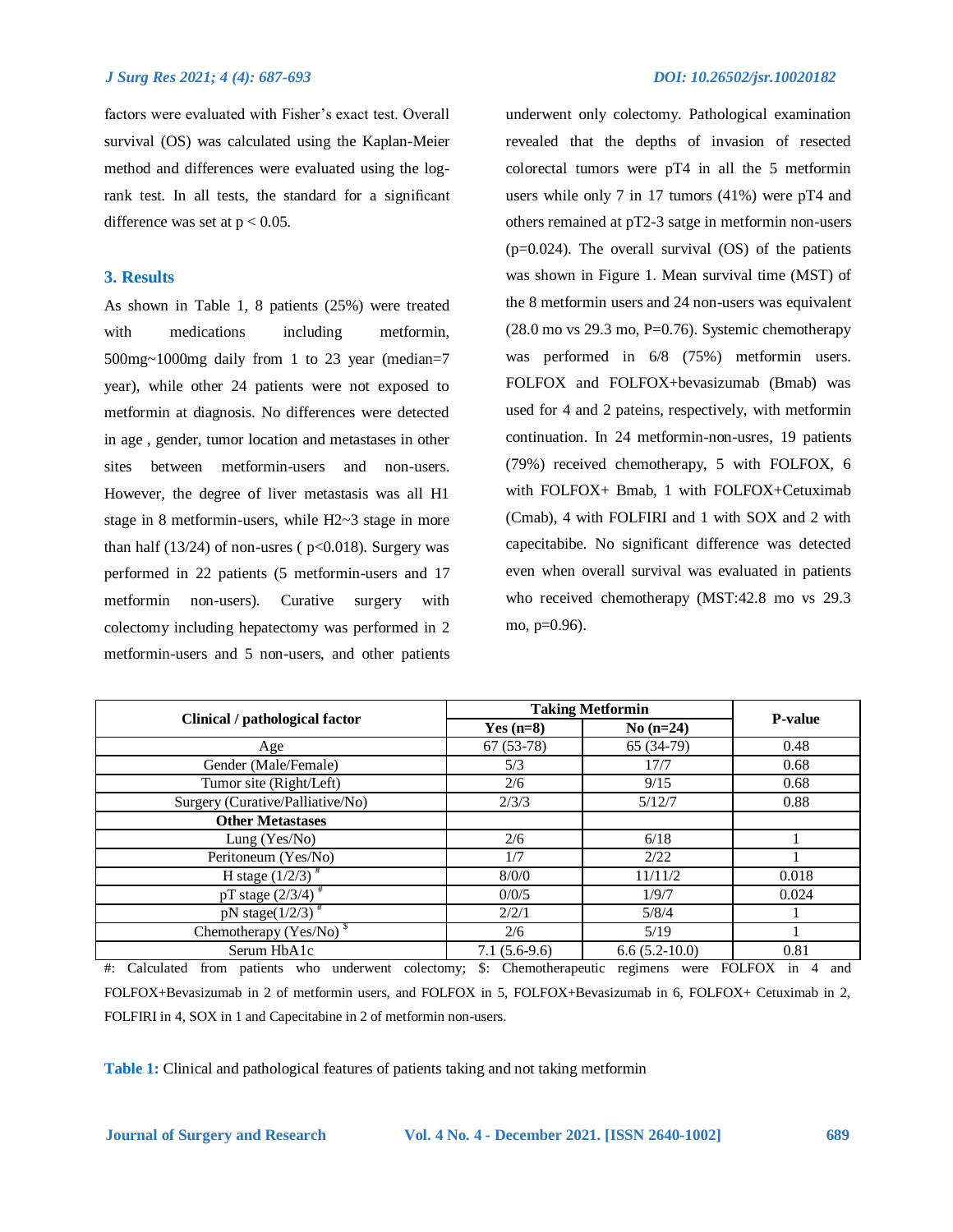

**Figure 1:** (A) Outcome of metformin users (n=8) or non-users (n=24) (B) Outcome of metformin users (n=6) or nonusers (n=17) who received systemic chemotherapy Over all survivals (OS) were evaluated using the Kaplan-Meier method and p value was calculated with log-rank test.

# **4. Discussion**

A growing body of evidence indicates that metformin have anti-tumor effects through various mechanisms including reduction of viability and proliferation of tumor cells, repression of epithelial-mesenchymal transition as well as modulation of tumor immuneenviromnet [18,19]. In this study, we found that grade of liver metastasis in CRC patients was limited in H1 stage even though pT stage of primary tumor was more advanced in all metformin-users. This is consistent with the results of previouos studies and supports the anti-metastatic effects of metformin. We previously reported that the number of nodal metastases was significantly lower in metformintreated CRC patients with diabetes [15]. Taken together, these data susggest a possibility that metformin inhibits tumor metastasis not only at primary sites but also suppresses the growth of tumor cells in metastatic organs. Epidemiological studies have suggested that metformin not only reduces the risk of developing CRC but also improve the outcome of diabetic patients, especially in those who underwent curative surgery with stage II and III CRC [6-10, 12- 15]. Interestingly, however, the impact of metformin

intake on the outcome of the stage IV patients has not been clearly documented in previous literatures and and therapeutic effect of metformin in metastatic CRC still remains unclarified. In this study, we could not found apparent survival benefit of metformin intake in CRC patinets liver metastases, although H stage was less advanced in metformin-users. This is is consistent with a previous korean study [16], and suggest a possibility that anti-tumor effects of metformin is less prominent in advanced stage of CRC, although the sample sizes in both studies are not enough to draw a definite conclusion. In fact, a number of basic studies have shown metformin can sensitize tumor responses to different chemotherapeutic drugs through various molecular mechanisms [20]. Many clinical trials are currently active to examine the synergistic effect of metformin on chemotherapeutic agents for various cancers [21]. In CRC, metformin has been shown to enhance the effects of adjuvant chemotherapy [22,23]. In comparison, the effects of metformin on 5-Fu based chemotherapy for refractory CRC was reported to be modest [24]. Extensive randomized control trials will be necessary to confirm the real therapeutic potential of metformin for stage IV CRC.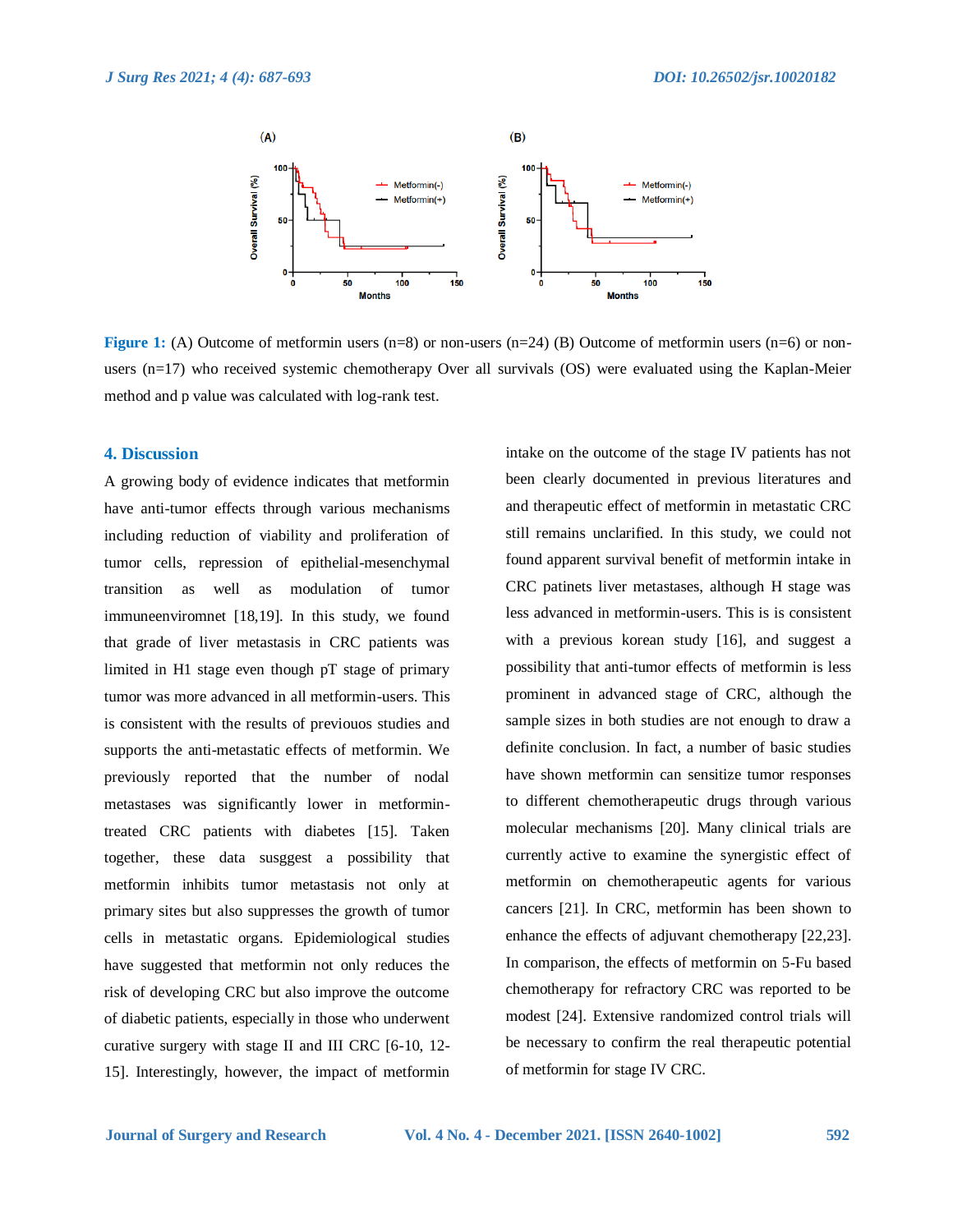# **5. Conclusions**

These results suggest that metformin has less potent anti-tumor effects in patients with advanced stage disease. Metformin for the treatment of patients with metastatic colorectal cancer requires further study.

### **List of abbreviations**

DM: diabetes mellitus, CRC: colorectal cancer, OS: overall survival, MST: mean survival time

### **Declarations**

Ethics approval and consent to participate

This study protocol was reviewed and approved by the Ethics Committee of the Jichi Medical University Hospital (approval no. clinicA20-110) and was conducted in accordance with the guiding principles of the declaration of Helsinki.

### **Consent for publication**

Not applicable

# **Availability of data and materials**

All data generated or analysed during this study are included in this published article.

### **Competing interests**

The authors declare that they have no competing interests.

# **Funding**

This research received no specific grant from any funding agency in the public, commercial, or not-forprofit sectors.

### **Author Contributions**

Joji Kitayama: Analyzed and interpreted the data.

Akira Saito: Analyzed and interpreted the data and wrote the paper.

Hideyuki Ohzawa: Contributed analysis tools or data.

Hironori Yamaguchi: Analyzed and interpreted the data.

Koji Koinuma, Hisanaga Horie, Hiroshi Kawahira, Toshiki Mimura, Alan Kawarai Lefor, Naohiro Sata: Contributed analysis tools or data.

## **Acknowledgement**

We also thank Junko Shinohara, Hiromi Hatakeyama and Ikuko Nieda for technical and clerical work.

### **References**

- 1. Orgel E, Mittelman SD. The links between insulin resistance, diabetes, and cancer, Curr Diab Rep 13 (2013): 213-222.
- 2. Peeters PJ, Bazelier MT, Leufkens HG, et al. The risk of colorectal cancer in patients with type 2 diabetes: associations with treatment stage and obesity, Diabetes Care 38 (2015): 495-502.
- 3. Zhu B, Wu X, Wu B, et al. The relationship between diabetes and colorectal cancer prognosis: A meta-analysis based on the cohort studies, Plos One 12 (2017): e0176068.
- 4. Decensi A, Puntoni M, Goodwin P, et al. Metformin and cancer risk in diabetic patients: a systematic review and metaanalysis, Cancer Prev Res (Phila) 3 (2010): 1451-1461.
- 5. Noto H, Goto A, Tsujimoto T, et al. Cancer risk in diabetic patients treated with metformin: a systematic review and metaanalysis. Plos One 7 (2012): e33411.
- 6. Dulskas A, Patasius A, Linkeviciute-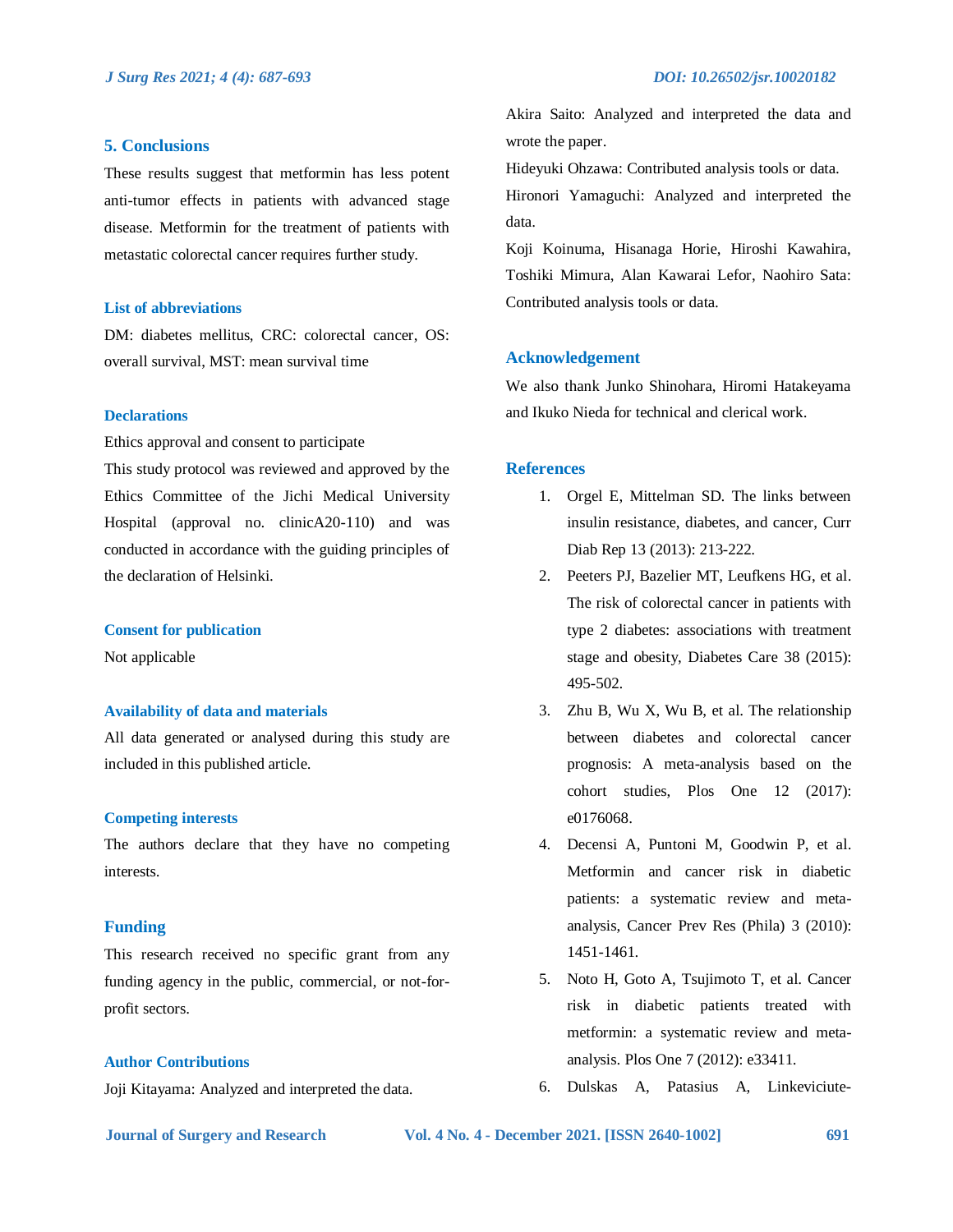Ulinskiene D, et al. Metformin increases cancer specific survival in colorectal cancer patients-National cohort study, Cancer Epidemiol 62 (2019): 101587.

- 7. Meng F, Song L, Wang W, et al. Metformin Improves Overall Survival of Colorectal Cancer Patients with Diabetes: A Meta-Analysis. J Diabetes Res 20 (2017): 5063239.
- 8. Ki YJ, Kim HJ, Kim MS, et al. Association between Metformin use and survival in nonmetastatic rectal cancer treated with a curative resection: A nationwide population study. Cancer Res Treat 49 (2017): 29-36.
- 9. Du L, Wang M, Kang Y, et al. Prognostic role of metformin intake in diabetic patients with colorectal cancer: An updated qualitative evidence of cohort studies. Oncotarget 8 (2017): 26448-26459.
- 10. Huang WK, Chang SH, Hsu HC, et al. Postdiagnostic metformin use and survival of patients with colorectal cancer: A Nationwide cohort study. Int J Cancer 147 (2020): 1904-1916.
- 11. Mc Menamin UC, Murray LJ, Hughes CM, et al. Metformin use and survival after colorectal cancer: A population-based cohort study, Int J Cancer 138 (2016): 369-379.
- 12. Garrett CR, Hassabo HM, Bhadkamkar NA, et al. Survival advantage observed with the use of metformin in patients with type II diabetes and colorectal cancer. Br J Cancer 106 (2012): 1374-1378.
- 13. Lee JH, Kim TI, Jeon SM, et al. The effects of metformin on the survival of colorectal cancer patients with diabetes mellitus. Int J Cancer 131 (2012): 752-759.
- 14. Fransgaard T, Thygesen LC, Gogenur I. Metformin Increases Overall Survival in Patients with Diabetes Undergoing Surgery for Colorectal Cancer. Ann Surg Oncol 23 (2016): 1569-1575.
- 15. Saito A, Kitayama J, Horie H, et al. Metformin changes the immune microenvironment of colorectal cancer in patients with type 2 diabetes mellitus. Cancer Sci 111 (2020): 4012-4020.
- 16. Lee DJ, Kim B, Lee JH, et al. The effect of metformin on responses to chemotherapy and survival in stage IV colorectal cancer with diabetes. Korean J Gastroenterol 60 (2012): 355-361.
- 17. Watanabe T, Itabashi M, Shimada Y, et al. Japanese Society for Cancer of the, Rectum, Japanese Society for Cancer of the Colon and Rectum Guidelines 2014 for treatment of colorectal cancer. Int J Clin Oncol 20 (2015): 207-239.
- 18. Kamarudin MNA, Sarker MMR, Zhou JR, et al. Metformin in colorectal cancer: molecular mechanism, preclinical and clinical aspects. J Exp Clin Cancer Res 38 (2019): 491.
- 19. Bahrambeigi S, Shafiei-Irannejad V. Immune-mediated anti-tumor effects of metformin; targeting metabolic reprogramming of T cells as a new possible mechanism for anti-cancer effects of metformin. Biochem Pharmacol 174 (2020): 113787.
- 20. Tang Z, Tang N, Jiang S, et al. The Chemosensitizing Role of Metformin in Anti-Cancer Therapy. Anticancer Agents Med Chem 21 (2021): 949-962.
- 21. Saraei P, Asadi I, Kakar MA, et al. The